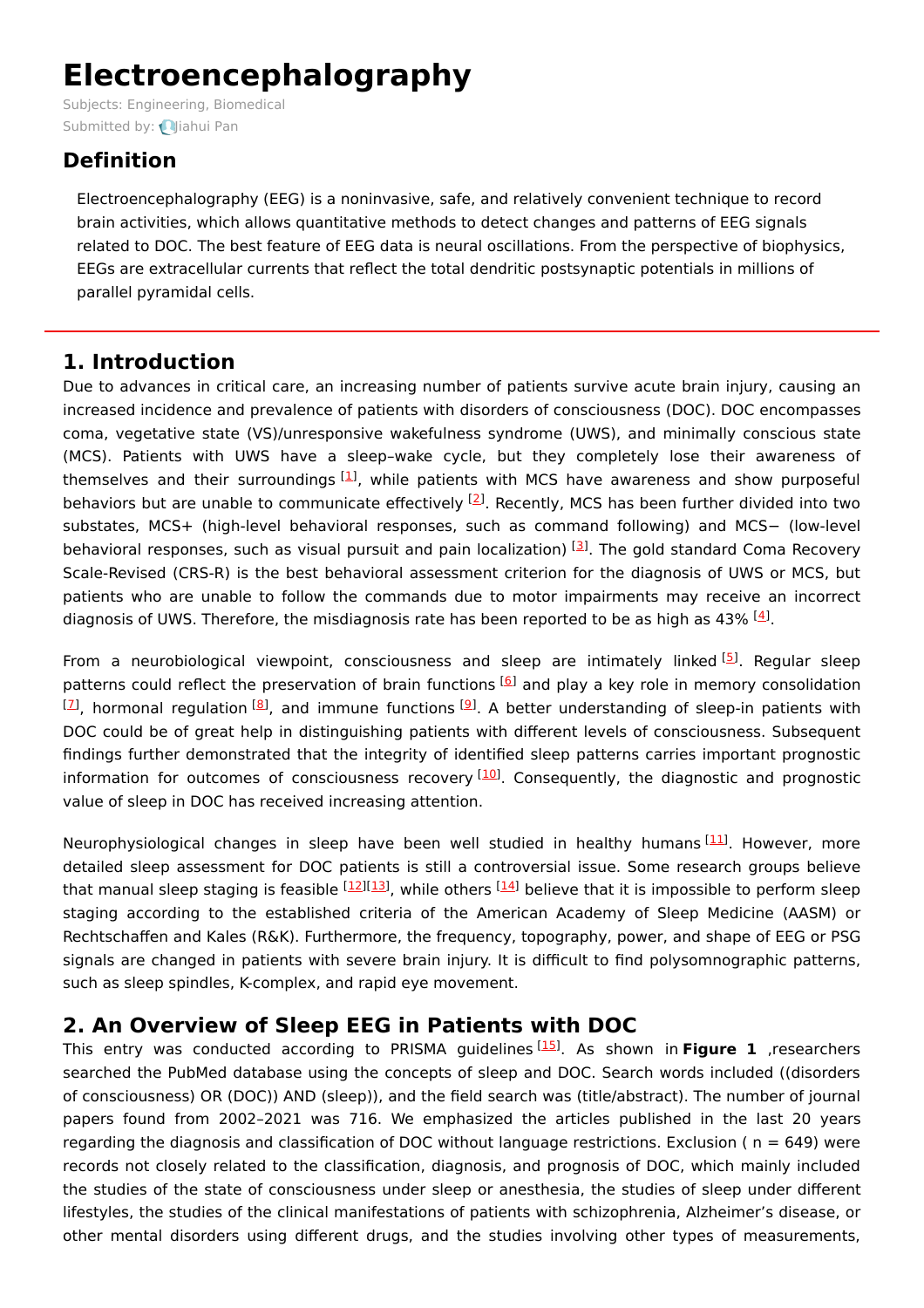such as functional magnetic resonance imaging (fMRI), positron emission tomography (PET) or transcranial magnetic stimulation (TMS), or duplicates. The final result was that 36 articles were included. We focused on articles using sleep EEG or PSG methods, as well as studies on patients diagnosed with coma, VS/UWS, or MCS. We believe that it is a good time to summarize new technologies and address the gap between theory and application in this field.



**Figure 1.** PRISMA flow chart.

Studies related to the topic of sleep EEG in patients with DOC can be devised into three main classes. First, each sleep state is characterized by a different type of EEG activity, and thus EEG analysis has been used for sleep stage classification. Second, using typical sleep EEG waveforms for detection and diagnosis in patients with DOC has been reported by some researchers [\[12\]](#page-5-4)[[15](#page-5-7)][\[16\]](#page-5-8). Third, sleep EEG changes have a predictive value in patients with DOC. The state-of-the-art of the above three classes of sleep EEG are reviewed in the following sections.

### **3. Sleep Stage Classification in Patients with DOC**

PSG is the main tool to evaluate sleep in the laboratory and can be used for clinical and research purposes. PSG is used to collect EEG, EOG, EMG, electrocardiogram, pulse oximetry, airflow, and respiratory effort during sleep and utilize these to evaluate the underlying causes of sleep disturbances  $[17]$  $[17]$  $[17]$ . PSG can provide much information about the integrity of the global brain network; thus, sleep assessment can contribute to the diagnosis of DOC patients. During PSG monitoring, EEG and other sensors are used to divide sleep into several distinct stages. Sleep can be roughly divided into NREM sleep and REM sleep. The sleep stages cycles from NREM sleep stage 1 (N1) to REM sleep and then starts again from stage N1. A complete sleep cycle takes approximately 90 to 110 min, and each stage lasts 5 to 15 min. **Figure 2** describes the distinct sleep stages of healthy subjects for more than 8 h. The sleep staging process can be very complicated. Many parameters of sleep staging need to be taken into consideration at the same time, and the contextual epoch scores also need to be considered. Compared with records from healthy subjects, scoring records from subjects with specific sleep disorders can be more challenging.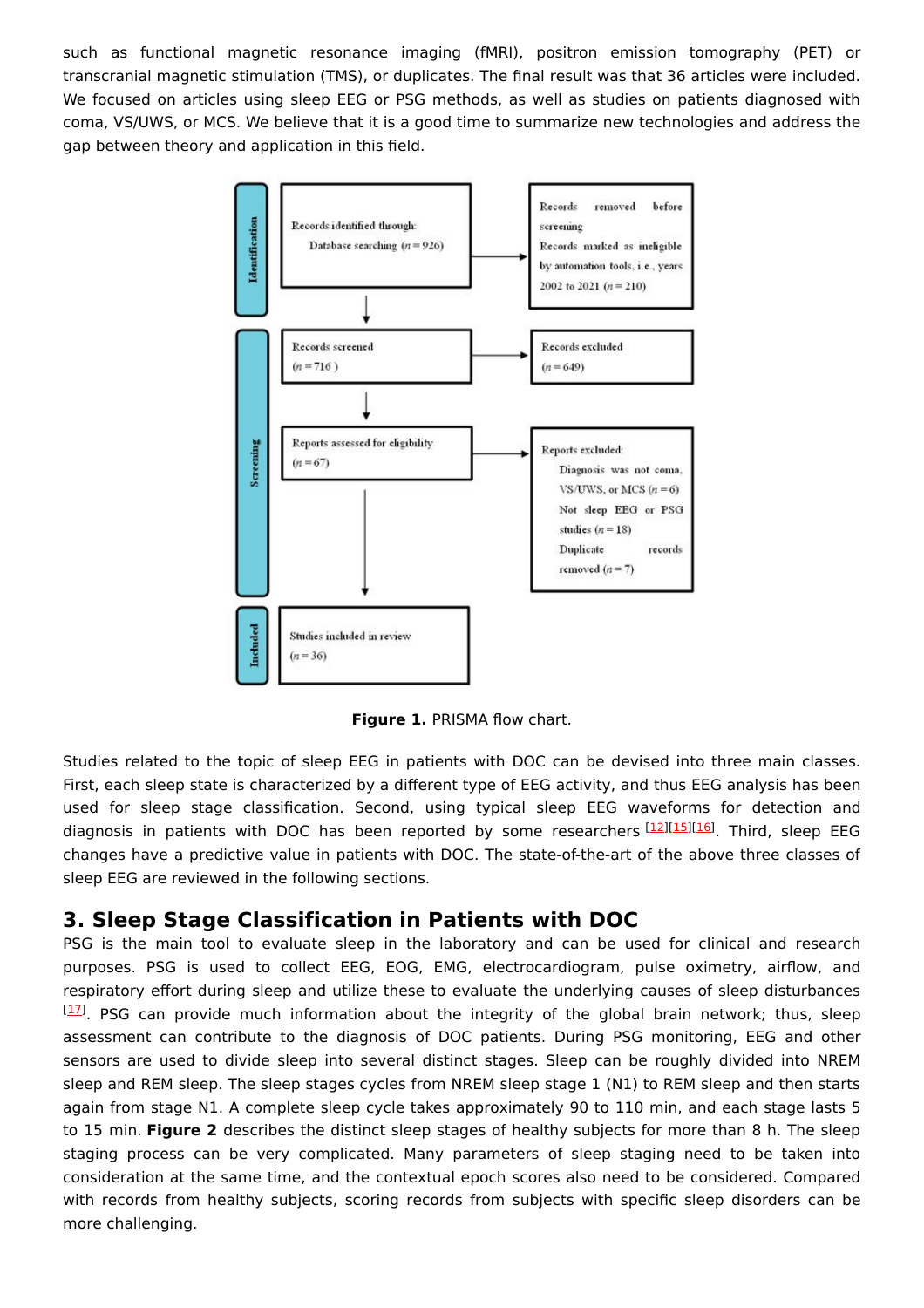

**Figure 2.** EEG features and hypnogram of sleep stages. The right side of the figure is a hypnogram, which describes the different sleep stages of 8 h of sleep at night. The EEG characteristics of each sleep stage are listed on the left. Abbreviations: REM, rapid eye movement sleep; N1, non-REM sleep stage 1; N2, non-REM sleep stage 2; N3, non-REM sleep stage 3.

In 2007, the new AASM Manual for the Scoring of Sleep and Associated Events was published, which provides a comprehensive reference for the assessment of PSG data. According to the new standard, the following staging system was proposed. AASM sleep staging is divided into five stages, including stage W (wakefulness), stage R (REM sleep), N1 stage (non-REM sleep stage 1), N2 stage (non-REM sleep stage 2), and N3 (non-REM sleep stage 3). Unlike the sleep staging of the R&K standard published in 1968, the new standard has incorporated stage 3 sleep (S3) and stage 4 sleep (S4) into N3. The characteristics of the sleep stages are summarized as follows.

The characteristic of stage W is the appearance of an alpha rhythm in the EEG signal. Theta waves can be observed in stage N1. Sleep spindles and K-complexes may be detected in stage N2. Stage N3 is the deep sleep stage of sleep, in which slow waves and delta waves are dominant in the EEG signal. In addition, spindles may occur at this stage. In stage REM, rapid eye movements occur, and there is no obvious characteristic in the EEG signal. Theta waves and possible sawtooth waves in the EEG signal can be observed <sup>[<u>18</u>]</sup>

Sleep parameters such as sleep spindle, slow wave sleep, and rapid eye movement sleep can be used as independent markers of the severity of consciousness impairment. The purpose of sleep staging is to identify the stages of sleep that are crucial in the diagnosis and treatment of sleep disorders. The principle of sleep staging is to divide the night into continuous periods of 30 s, called epochs. Traditionally, doctors use these epochs to assess and analyze sleep patterns. However, the traditional manual sleep staging method is time-consuming and relies on the experience of doctors. Therefore, automatic sleep staging methods have become very important in recent years.

#### **4. Diagnosis of Patients with DOC Using Sleep EEG**

As shown in **Figure 3** , subjects in MCS and Normal showed all stages of sleep in contrast to UWS patients. This indicates that the brain function of these patients has been fully protected <sup>[\[19](#page-5-11)]</sup>. MCS patients exhibit relatively preserved thalamocortical connectivity compared to UWS patients. Compared to MCS patients, the UWS patients did not show homoeostatic regulation, a detectable sleep cycle or slow wave activity. Since slow wave activity is considered to be related to plasticity [\[20](#page-5-12)], the better prognosis observed in the studies comparing patients with MCS to those with UWS can also be partially explained in their findings [[21\]](#page-5-13). S. De Salvo et al. <sup>[[22](#page-5-14)]</sup> proposed a system named Neurowave to monitor event-related potentials (ERPs) evoked by neurosensory stimulation in 11 VS and 5 MCS patients. The absence of an ERP component could be a distinctive marker between VS and MCS patients. The other differences in sleep elements between UWS and MCS patients are summarized in **Table 1** .

**Table 1.** Sleep phenomena in UWS and MCS patients.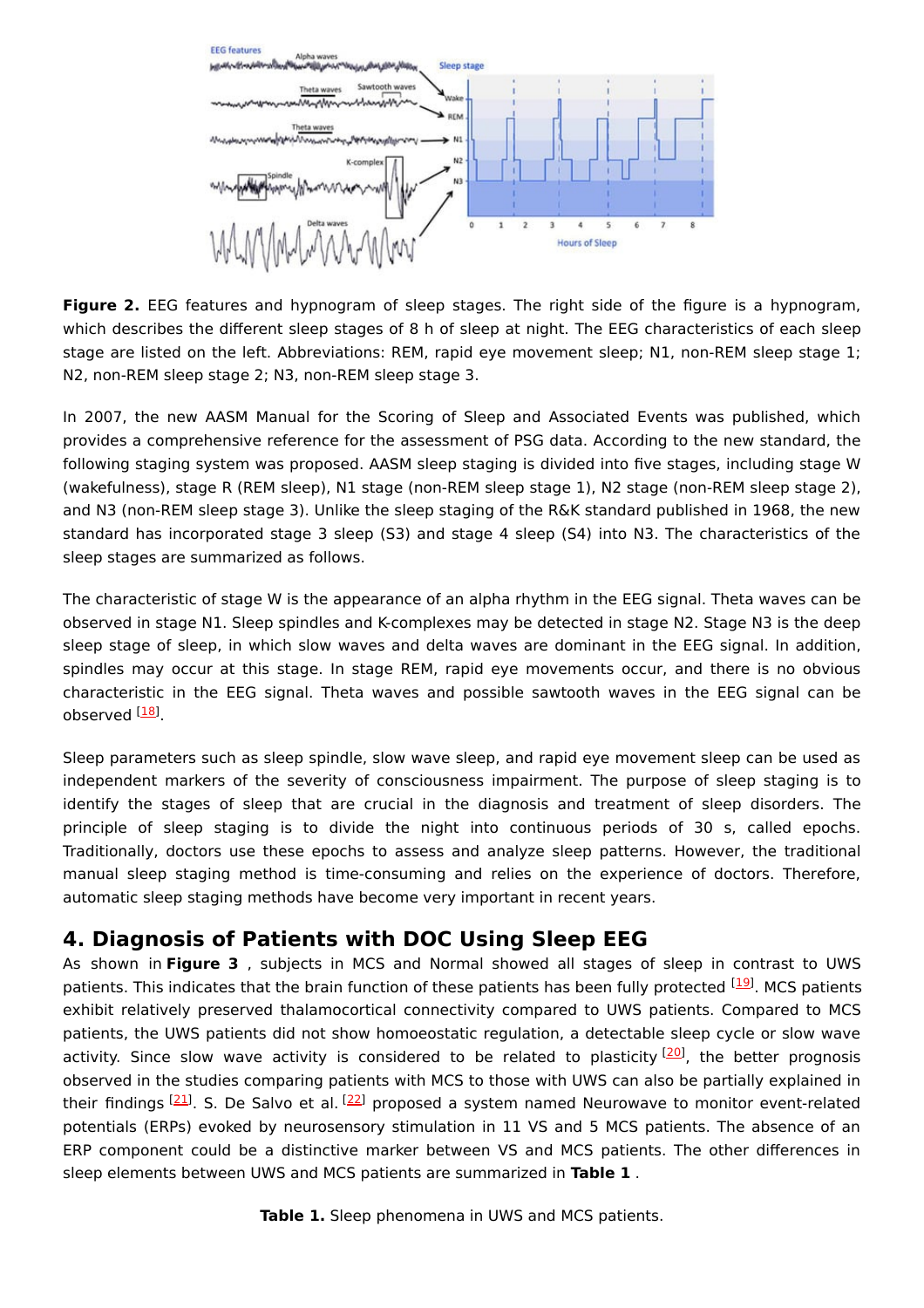| Reference                                                     | N<br>(UWS/MCS) | Sleep-<br><b>Wake</b><br><b>Cycle</b>    | <b>SWS</b>                                 | <b>REM</b>                                 | <b>Spindles</b>                       | <b>Main Results</b>                                                                                                                                                                   |
|---------------------------------------------------------------|----------------|------------------------------------------|--------------------------------------------|--------------------------------------------|---------------------------------------|---------------------------------------------------------------------------------------------------------------------------------------------------------------------------------------|
| Landsness<br>et al.<br>$(2011)$ <sup>[2]</sup>                | 5/6            | <b>5/5 UWS</b><br><b>6/6 MCS</b>         | not<br>reported                            | 0/5<br><b>UWS</b><br>5/6<br><b>MCS</b>     | 0/5 UWS<br>6/6 MCS                    | MCS showed an alternating sleep pattern;<br>UWS preserved behavioral sleep but no<br>sleep EEG patterns;                                                                              |
| Cologan et<br>al. (2013)<br>$\begin{bmatrix} 1 \end{bmatrix}$ | 10/10          | 3/10<br><b>UWS</b><br>5/10<br><b>MCS</b> | 4/10<br><b>UWS</b><br>7/10<br><b>MCS</b>   | 3/10<br><b>UWS</b><br>9/10<br><b>MCS</b>   | 4/10<br><b>UWS</b><br>6/10 MCS        | The presence of rest periods did not always<br>indicate retention electrophysiological<br>sleep-wake cycles that should no longer be<br>used to differentiate UWS from MCS            |
| Forgacs et<br>al. (2014)<br>$[23]$                            | 8/23           | <b>5/8 UWS</b><br>22/23<br><b>MCS</b>    | <b>2/8 UWS</b><br>13/23<br><b>MCS</b>      | 2/8<br><b>UWS</b><br>9/23<br><b>MCS</b>    | <b>4/8 UWS</b><br>18/23<br><b>MCS</b> | EEG was well organized in patients with<br>evidence of concealed command-following;<br>Preservation of specific EEG characteristic<br>could be used to differentiate UWS from<br>MCS; |
| De Biase et<br>al. (2014)<br>[5]                              | 27/5           | 22/27<br><b>UWS</b><br><b>5/5 MCS</b>    | not<br>reported                            | 4/27<br><b>UWS</b><br>5/5<br><b>MCS</b>    | 15/27<br><b>UWS</b><br><b>5/5 MCS</b> | The concomitant presence of sleep spindles<br>and REM sleep correlated with patients<br>diagnosis                                                                                     |
| Aricò et al.<br>$(2015)$ <sup>[24]</sup>                      | 8/6            | <b>5/8 UWS</b><br>6/6 MCS                | not<br>reported                            | 2/8<br><b>UWS</b><br>5/6<br><b>MCS</b>     | <b>1/8 UWS</b><br>4/6 MCS             | MCS showed more preserved sleep pattern,<br>preserved NREM/REM sleep distribution, and<br>physiologic hypnic figures than UWS                                                         |
| Arnaldi et<br>al. (2016)<br>[10]                              | 20/6           | 17/20<br><b>UWS</b><br><b>6/6 MCS</b>    | not<br>reported                            | 5/20<br><b>UWS</b><br>3/6<br><b>MCS</b>    | 17/20<br><b>UWS</b><br><b>6/6 MCS</b> | The boundaries between UWS and MCS were<br>elusive                                                                                                                                    |
| Sebastiano<br>et al.<br>$(2018)$ <sup>[25]</sup>              | 55/31          | not<br>reported                          | 16/55<br><b>UWS</b><br>31/31<br><b>MCS</b> | 23/55<br><b>UWS</b><br>21/31<br><b>MCS</b> | 5/55<br><b>UWS</b><br>8/31 MCS        | The presence of SWS was the most<br>appropriate factor to differentiate UWS from<br><b>MCS</b>                                                                                        |
| Gibson et<br>al. (2020)<br>[26]                               | 8/3            | <b>8/8 UWS</b><br>3/3 MCS                | <b>4/8 UWS</b><br>3/3 MCS                  | 5/8<br><b>UWS</b><br>3/3<br><b>MCS</b>     | 4/8 UWS<br>$1/3$ MCS                  | MCS tended to exhibit more preserved sleep<br>pattern than UWS                                                                                                                        |

Abbreviations: N, the number of patients with UWS or MCS; UWS, unresponsive wakefulness syndrome; MCS, minimally conscious state; SWS, slow-wave sleep; REM, rapid eye movement sleep.



**Figure 3.** Sleep pattern and cognitive function. The awareness and cognitive function of patients with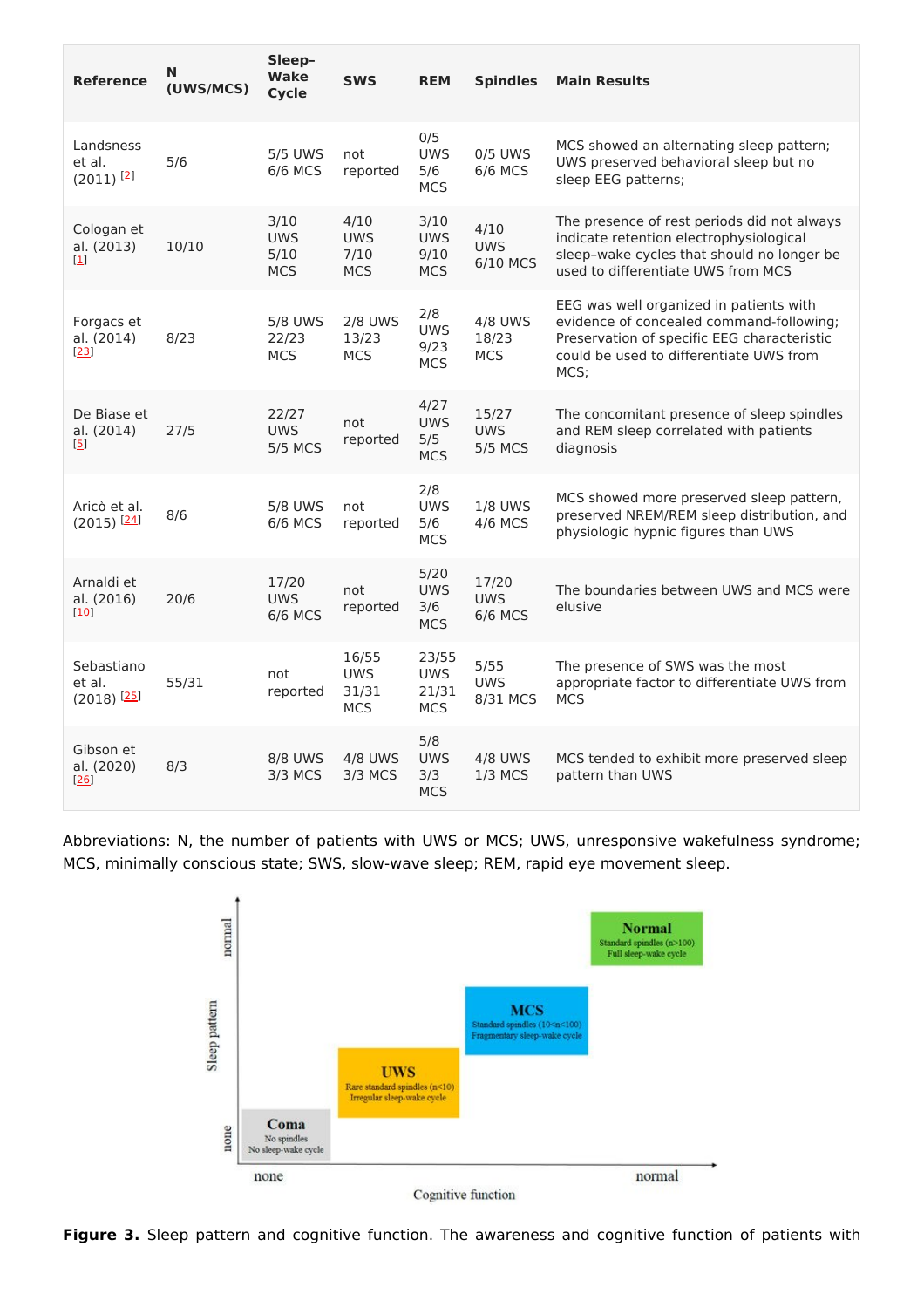disorders of consciousness, such as UWS or MCS patients, can be assessed from sleep patterns. The sleep–wake cycle and the number of sleep spindles can reflect the state of consciousness. Abbreviations: UWS, unresponsive wakefulness syndrome; MCS, minimally conscious state.

The emergence of the eye-opening periods, the reappearance of the circadian rhythm and the behavioral sleep-wake cycles prove that DOC patients come from a coma to MCS [[27](#page-5-19)]. Recently, Blume et al. [\[28](#page-5-20)] reported that the integrity of patients' circadian rhythms was associated with arousal levels, possibly due to better depiction of periods of sleep and wakefulness. By observing the behavior of patients with DOC for prolonged eye-opening or eye-closing periods, it can be inferred whether there is a circadian rhythm sleep–wake cycle in DOC patients. However, although the existence of a sleep–wake cycle is important for differential diagnosis, there is little evidence that patients with DOC exhibit circadian rhythms or sleep– wake cycles similar to those of healthy people. Past studies [[29](#page-5-21)][\[30](#page-5-22)] have reported differences in the circadian activity of most patients with UWS and MCS, and the signs of circadian rhythm in MCS patients are more pronounced.

Oksenberg et al. <sup>[[31\]](#page-5-23)</sup> found that the phasic activities of rapid eye movement sleep in 11 UWS patients were significantly reduced, but the number of these activities had nothing to do with the recovery of the clinical condition because experiments indicated that there was no obvious difference in rapid eye movement sleep phasic activities between the patients who recovered consciousness and those who did not. UWS is caused by overwhelming damage to the cerebral hemisphere, resulting in a large loss of cortical activity but retaining the functional brain stem, allowing continuous regulation of primitive reflexes and vegetative functions. Although UWS retains the brain stem mechanism responsible for the sleep wake cycle and the emergence of rapid eye movement sleep, the significant decrease in rapid eye movement sleep phase activity indicates that other brain stem mechanisms are impaired [[31](#page-5-23)].

Sleep spindles are relatively lacking in patients with DOC, and the abnormalities of sleep spindles in patients with UWS are greater than those in MCS patients. A few UWS patients and most MCS patients had preserved spindles, SWS, and rapid eye movement sleep <sup>[\[1](#page-4-0)]</sup>. In one study <sup>[[23](#page-5-15)]</sup>, Forgacs et al. described the characteristics of 44 DOC patients with conventional EEG. In approximately one-third of UWS patients and in more than half of MCS patients, preserved sleep spindles, rapid eye movement, and slow-wave sleep can be seen. Moreover, the presence, quality and quantity of sleep spindles in both patients with UWS and MCS were associated with more favorable outcomes. In addition, based on their research findings, UWS or MCS patients who have severely abnormal EEG background activity will be less likely to have a high level of cognitive functions demonstrated by functional neuroimaging.

#### **References**

- <span id="page-4-0"></span>1. Cologan, V.; Drouot, X.; Parapatics, S.; Delorme, A.; Gruber, G.; Moonen, G.; Laureys, S. Sleep in the unresponsive wakefulness syndrome and minimally conscious state. J. Neurotrauma 2013, 30, 339–346.
- <span id="page-4-1"></span>2. Landsness, E.; Bruno, M.-A.; Noirhomme, Q.; Riedner, B.; Gosseries, O.; Schnakers, C.; Massimini, M.; Laureys, S.; Tononi, G.; Boly, M. Electrophysiological correlates of behavioural changes in vigilance in vegetative state and minimally conscious state. Brain 2011, 134, 2222–2232.
- <span id="page-4-2"></span>3. Bruno, M.-A.; Vanhaudenhuyse, A.; Thibaut, A.; Moonen, G.; Laureys, S. From unresponsive wakefulness to minimally conscious PLUS and functional locked-in syndromes: Recent advances in our understanding of disorders of consciousness. J. Neurol. 2011, 258, 1373–1384.
- <span id="page-4-3"></span>4. Schnakers, C.; Vanhaudenhuyse, A.; Giacino, J.; Ventura, M.; Boly, M.; Majerus, S.; Moonen, G.; Laureys, S. Diagnostic accuracy of the vegetative and minimally conscious state: Clinical consensus versus standardized neurobehavioral assessment. BMC Neurol. 2009, 9, 35.
- <span id="page-4-4"></span>5. de Biase, S.; Gigli, G.L.; Lorenzut, S.; Bianconi, C.; Sfreddo, P.; Rossato, G.; Basaldella, F.; Fuccaro, M.; Corica, A.; Tonon, D.; et al. The importance of polysomnography in the evaluation of prolonged disorders of consciousness: Sleep recordings more adequately correlate than stimulus-related evoked potentials with patients′ clinical status. Sleep Med. 2014, 15, 393–400.
- <span id="page-4-5"></span>6. Walker, M.P. The role of sleep in cognition and emotion. Ann. N. Y. Acad. Sci. 2009, 1156, 168–197.
- <span id="page-4-6"></span>7. Diekelmann, S.; Born, J. The memory function of sleep. Nat. Rev. Neurosci. 2010, 11, 114–126.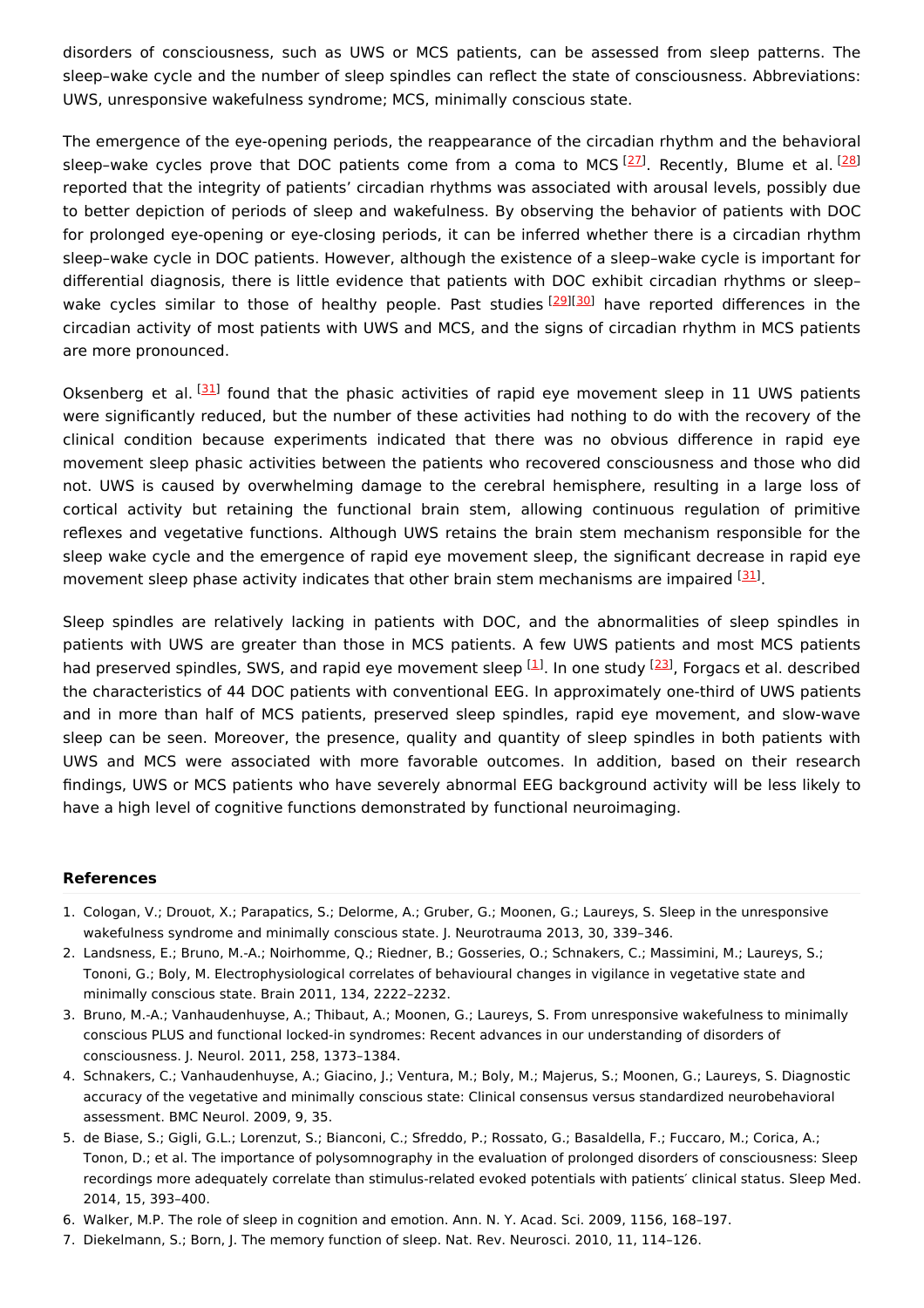- <span id="page-5-0"></span>8. Van Cauter, E.; Spiegel, K.; Tasali, E.; Leproult, R. Metabolic consequences of sleep and sleep loss. Sleep Med. 2008, 9, S23–S28.
- <span id="page-5-1"></span>9. Besedovsky, L.; Lange, T.; Born, J. Sleep and immune function. Pflüg. Arch. Eur. J. Physiol. 2011, 463, 121–137.
- <span id="page-5-2"></span>10. Arnaldi, D.; Terzaghi, M.; Cremascoli, R.; De Carli, F.; Maggioni, G.; Pistarini, C.; Nobili, F.; Moglia, A.; Manni, R. The prognostic value of sleep patterns in disorders of consciousness in the sub-acute phase. Clin. Neurophysiol. 2016, 127, 1445–1451.
- <span id="page-5-3"></span>11. Hobson, J.A.; Pace-Schott, E.F. The cognitive neuroscience of sleep: Neuronal systems, consciousness and learning. Nat. Rev. Neurosci. 2002, 3, 679–693.
- <span id="page-5-4"></span>12. Wielek, T.; Lechinger, J.; Wislowska, M.; Blume, C.; Ott, P.; Wegenkittl, S.; del Giudice, R.; Heib, D.P.J.; Mayer, H.A.; Laureys, S.; et al. Sleep in patients with disorders of consciousness characterized by means of machine learning. PLoS ONE 2018, 13, e0190458.
- <span id="page-5-5"></span>13. Pavlov, Y.G.; Gais, S.; Müller, F.; Schönauer, M.; Schäpers, B.; Born, J.; Kotchoubey, B. Night sleep in patients with vegetative state. J. Sleep Res. 2017, 26, 629–640.
- <span id="page-5-6"></span>14. Wislowska, M.; del Giudice, R.; Lechinger, J.; Wielek, T.; Heib, D.P.J.; Pitiot, A.; Pichler, G.; Michitsch, G.; Donis, J.; Schabus, M. Night and day variations of sleep in patients with disorders of consciousness. Sci. Rep. 2017, 7, 266.
- <span id="page-5-7"></span>15. Malinowska, U.; Chatelle, C.; Bruno, M.-A.; Noirhomme, Q.; Laureys, S.; Durka, P.J. Electroencephalographic profiles for differentiation of disorders of consciousness. Biomed. Eng. Online 2013, 12, 109.
- <span id="page-5-8"></span>16. Zieleniewska, M.; Duszyk, A.; Różański, P.; Pietrzak, M.; Bogotko, M.; Durka, P. Parametric description of EEG profiles for assessment of sleep architecture in disorders of consciousness. Int. J. Neur. Syst. 2019, 29, 1850049.
- <span id="page-5-9"></span>17. Rundo, J.V.; Downey, R. Polysomnography. In Handbook of Clinical Neurology; Elsevier: Amsterdam, The Netherlands, 2019; Volume 160, pp. 381–392. ISBN 978-0-444-64032-1.
- <span id="page-5-10"></span>18. Fiorillo, L.; Puiatti, A.; Papandrea, M.; Ratti, P.-L.; Favaro, P.; Roth, C.; Bargiotas, P.; Bassetti, C.L.; Faraci, F.D. Automated sleep scoring: A review of the latest approaches. Sleep Med. Rev. 2019, 48, 101204.
- <span id="page-5-11"></span>19. Vanhaudenhuyse, A.; Noirhomme, Q.; Tshibanda, L.J.-F.; Bruno, M.-A.; Boveroux, P.; Schnakers, C.; Soddu, A.; Perlbarg, V.; Ledoux, D.; Brichant, J.-F.; et al. Default network connectivity reflects the level of consciousness in noncommunicative brain-damaged patients. Brain 2010, 133, 161–171.
- <span id="page-5-12"></span>20. Crupi, D.; Hulse, B.K.; Peterson, M.J.; Huber, R.; Ansari, H.; Coen, M.; Cirelli, C.; Benca, R.M.; Ghilardi, M.F.; Tononi, G. Sleep-dependent improvement in visuomotor learning: A causal role for slow waves. Sleep 2009, 32, 1273–1284.
- <span id="page-5-13"></span>21. Luaute, J.; Maucort-Boulch, D.; Tell, L.; Quelard, F.; Sarraf, T.; Iwaz, J.; Boisson, D.; Fischer, C. Long-term outcomes of chronic minimally conscious and vegetative states. Neurology 2010, 75, 246–252.
- <span id="page-5-14"></span>22. De Salvo, S. Neurophysiological assessment for evaluating residual cognition in vegetative and minimally conscious state patients: A pilot study. Funct. Neurol. 2015.
- <span id="page-5-15"></span>23. Forgacs, P.B.; Conte, M.M.; Fridman, E.A.; Voss, H.U.; Victor, J.D.; Schiff, N.D. Preservation of electroencephalographic organization in patients with impaired consciousness and imaging-based evidence of command-following: EEG in consciousness disorders. Ann. Neurol. 2014, 76, 869–879.
- <span id="page-5-16"></span>24. Aricò, I.; Naro, A.; Pisani, L.R.; Leo, A.; Muscarà, N.; Salvo, S.D.; Silvestri, R.; Bramanti, P.; Calabrò, R.S. Could combined sleep and pain evaluation be useful in the diagnosis of disorders of consciousness (DOC)? Preliminary findings. Brain Inj. 2015, 30, 159–163.
- <span id="page-5-17"></span>25. Rossi Sebastiano, D.; Visani, E.; Panzica, F.; Sattin, D.; Bersano, A.; Nigri, A.; Ferraro, S.; Parati, E.; Leonardi, M.; Franceschetti, S. Sleep patterns associated with the severity of impairment in a large cohort of patients with chronic disorders of consciousness. Clin. Neurophysiol. 2018, 129, 687–693.
- <span id="page-5-18"></span>26. Gibson, R.M.; Ray, L.B.; Laforge, G.; Owen, A.M.; Fogel, S.M. 24-h polysomnographic recordings and electrophysiological spectral analyses from a cohort of patients with chronic disorders of consciousness. J. Neurol. 2020, 267, 3650–3663.
- <span id="page-5-19"></span>27. Gottshall, J.L.; Rossi Sebastiano, D. Sleep in disorders of consciousness: Diagnostic, prognostic, and therapeutic considerations. Curr. Opin. Neurol. 2020, 33, 684–690.
- <span id="page-5-20"></span>28. Blume, C.; Lechinger, J.; Santhi, N.; Del Giudice, R.; Gnjezda, M.-T.; Pichler, G.; Scarpatetti, M.; Donis, J.; Michitsch, G.; Schabus, M. Significance of circadian rhythms in severely brain-injured patients: A clue to consciousness? Neurology 2017, 88, 1933–1941.
- <span id="page-5-21"></span>29. Cruse, D.; Thibaut, A.; Demertzi, A.; Nantes, J.C.; Bruno, M.-A.; Gosseries, O.; Vanhaudenhuyse, A.; Bekinschtein, T.A.; Owen, A.M.; Laureys, S. Actigraphy assessments of circadian sleep-wake cycles in the Vegetative and Minimally Conscious States. BMC Med. 2013, 11, 18.
- <span id="page-5-22"></span>30. De Weer, A.-S.; Da Ros, M.; Berré, J.; Mélot, C.; Goldman, S.; Peigneux, P. Environmental influences on activity patterns in altered states of consciousness: Activity patterns in disorders of consciousness. Eur. J. Neurol. 2011, 18, 1432– 1434.
- <span id="page-5-23"></span>31. Oksenberg, A.; Gordon, C.; Arons, E.; Sazbon, L. Phasic activities of rapid eye movement sleep in vegetative state patients. Sleep 2001, 24, 703–706.